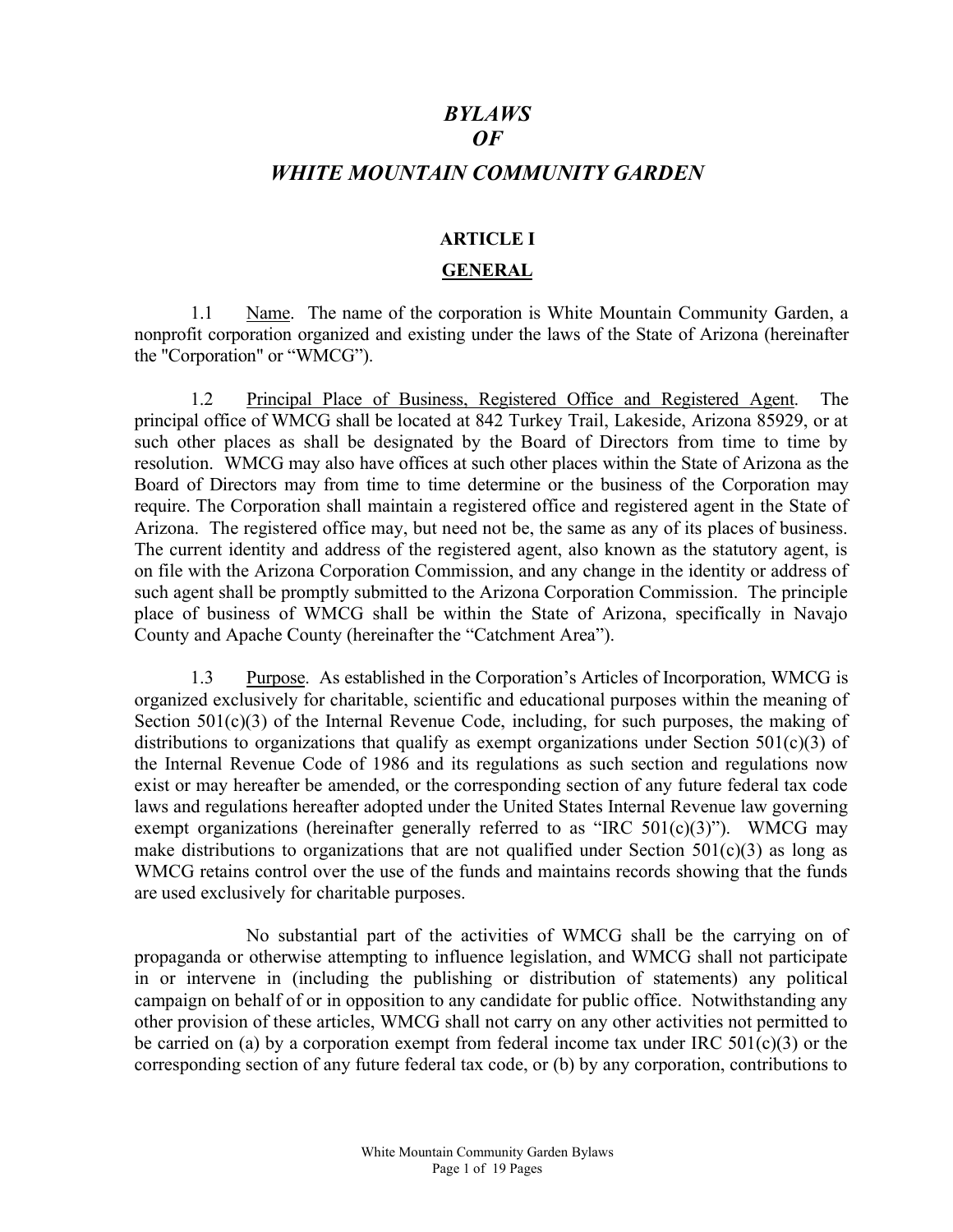which are deductible under section IRC  $170(c)(2)$  or the corresponding section of any future federal tax code.

More specifically, WMCG shall exist primarily for the following purposes: (1) educating the public regarding the benefits of producing and consuming locally grown organic produce; (2) educating the public about gardening in the unique climate of northeastern Arizona; (3) providing gardening space for individuals, children, seniors, and other non-profit organizations that are unable to purchase fresh produce commercially, or that lack space of their own to grow produce; and (4) to promote healthy, sustainable lifestyles for the citizens in the White Mountains of Northeastern Arizona.

 1.4 Use of Earnings. WMCG has not been formed for the making of any profit, or personal financial gain. No part of the net earnings or assets of WMCG shall be distributable to, or inure to the benefit of, any of its members, trustees, directors, or officers or other private persons. Nothing contained herein, however, shall be deemed to prohibit the payment of reasonable compensation to employees and independent contractors for services rendered for the benefit of WMCG and to make payments and distributions in furtherance of its exempt purposes or reasonable fixed compensation to directors or officers as set forth in Article IX below.

#### ARTICLE II

#### MEMBERS

 WMCG shall have members. The qualifications and rights of the members, which are established by these Bylaws, are as follows:

2.1 Membership Qualifications. Membership in WMCG shall be open to any person eighteen (18) years of age or older, living within the boundaries of the Catchment Area described in Article I, Section 1.2 of these Bylaws, who support the purposes of WMCG.

2.2 Membership Classes. Membership shall be divided into separate classes as follows: Active, Honorary, Consulting, and Supporting.

- 2.2.1 Active. Active members shall be those members who have paid the required dues to be an active member and have attended a certain minimum number of required WMCG meetings and/or activities annually. Annual attendance requirements at meetings or events for all active members, and any exceptions thereto, shall be determined by the Board of Directors from time to time and shall be set forth in the WMCG's Standing Rules.
- 2.2.2 Honorary. Honorary Membership in WMCG may be granted to longstanding active members who have made significant contribution to the organization throughout their membership but are no longer able to maintain their active membership, as well as to the non-members who are in positions that could enhance the standing of WMCG in the community.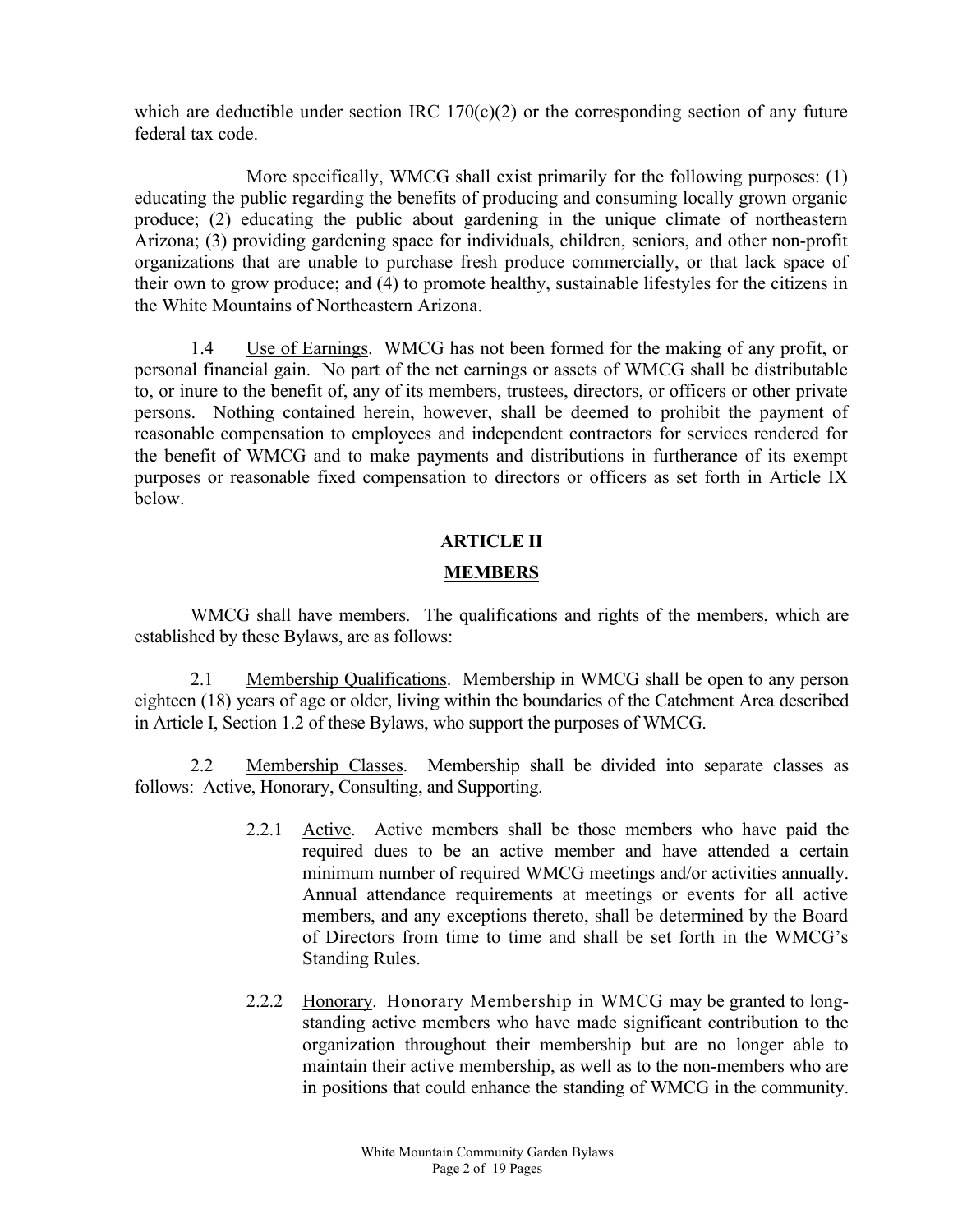Honorary membership may be granted contingent upon the following requirements:

- (a) A request by an active member for an individual to be granted the status of Honorary Member shall be presented to the Board of Directors. After review of the request, the Board may place the request before a meeting of the Board for vote.
- (b) If the Board votes in favor of approving the request, then the general membership must ratify the approved request by at least a two-thirds (2/3) vote of the active membership present at a general membership meeting at which there is a quorum pursuant to these Bylaws.
- 2.2.3 Consulting. Consulting Membership in WMCG may be granted to nonmember individuals and/or entities that can significantly add benefit to the Corporation through their life experience, knowledge or specific expertise. Consulting membership is contingent on the same requirements as listed above under Honorary Membership.
- 2.2.4 Supporting. Supporting Membership in WMCG will be granted to nonmember individuals and/or entities that have significantly contributed to the mission of WMCG through donations, including monetary donations, donated materials and/or resources, and donated services. A separate list of Supporting Members will be maintained by WMCG on an annual basis. Supporting Members may also be designated as "Friends of White Mountain Community Garden" or as "Master Friends of White Mountain Community Garden" based upon the level of their support or contribution, as determined by the Board of Directors.

2.3 Membership Lists. WMCG Membership Lists will be maintained on an annual basis and shall have restricted distribution, and shall be available only to the Board. Separate lists will be maintained for each of the membership classes. The membership list constituting the record of active members entitled to vote will be made available for inspection by any member at any meeting at which a vote is called.

2.4 Dues. The amount of dues payable by active members for each ensuing year shall be voted upon by the Board of Directors prior to beginning of each new fiscal year. Within thirty (30) days of the Board's setting of the amount of dues payable, the members shall be notified of the amount and when payment thereof is due. Requirements for the payment of dues shall be set forth in WMCG's Standing Rules.

2.4 Membership Meetings. There shall be an annual meeting of the members of WMCG in September of each year, for the purpose of electing directors and members-at-large for the ensuing year and such other business as my properly come before the meeting. Special meetings of the members may be called by the President or by the Secretary in the President's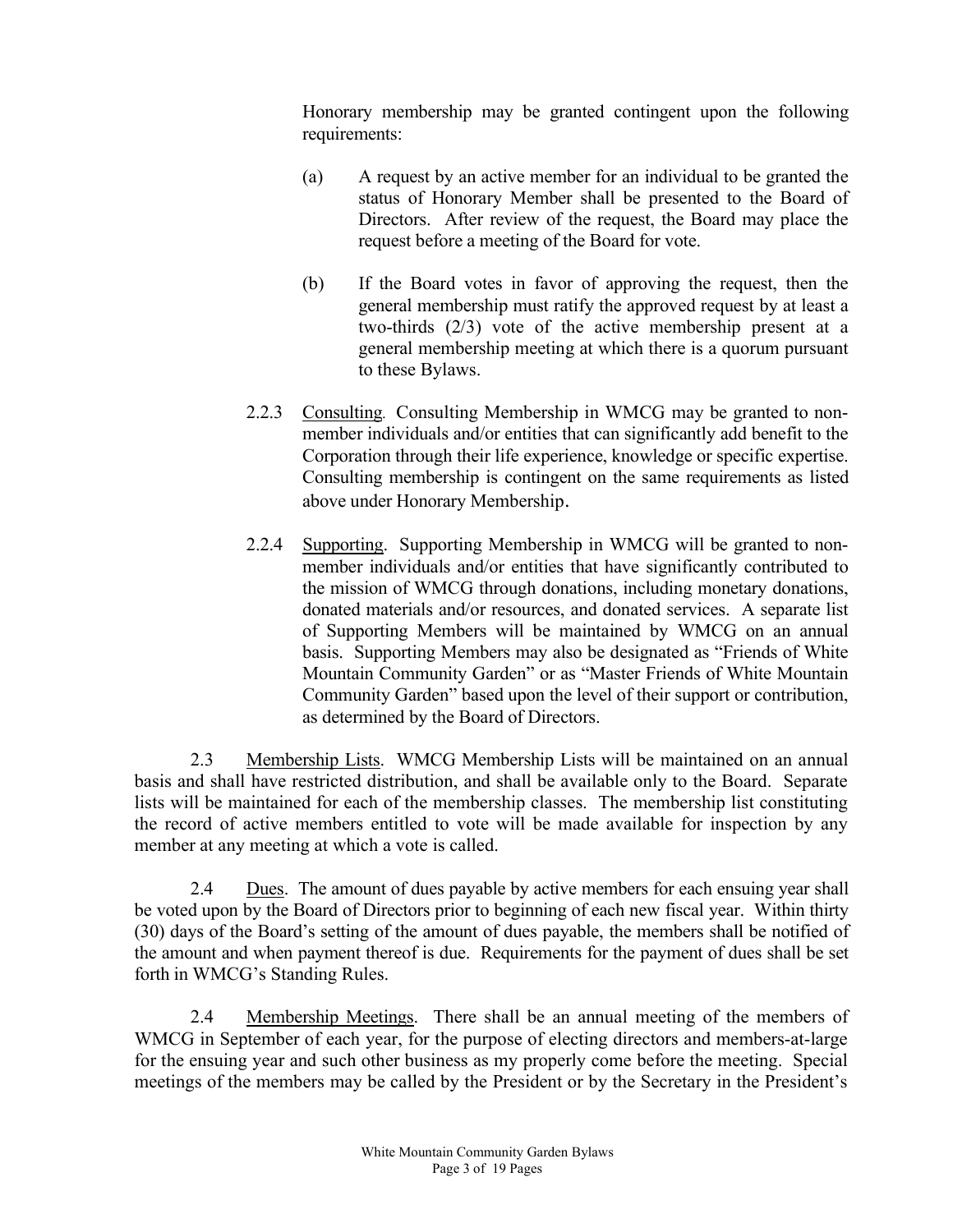absence. The business conducted at a special meeting shall be confined to the purposes stated in the call to such meeting given pursuant to the Notice requirements set forth in these Bylaws.

 2.6 Place of Meetings. Meetings of the members of WMCG shall be held within the Catchment Area described in Article I, Section 3 of these Bylaws, at such place and at such time as the Board may fix or determine from time to time.

2.7 Notice of Meetings. Notice of membership meetings will be given to members by the methods set forth in Article VII of these Bylaws. Notice of membership meetings open to the public shall also be given by publication in a local medium providing coverage to the Catchment Area at least seven (7) days prior to the meeting, and by posting notice of such meeting at such public bulletin boards as may be available for such posting.

 2.8 Election of Directors and Members-at-Large. Except as provided in these Bylaws for the filling of vacancies, following the report of the nominating committee at the annual meeting of the members, any member may nominate any other active member in good standing as a candidate for director or as a member-at-large, provided that each nominee agrees to serve if elected. The number of open director positions to be voted upon shall be set forth in the report of the nominating committee. At the conclusion of nominations, the active members in good standing shall vote for each position by secret written ballot. A simple majority of the members entitled to vote at a meeting at which there is a quorum present, shall be required to elect the directors and members-at-large.

2.9 Members-at-Large. There shall be two (2) members-at-large elected The number of active members elected as members-at-large shall be not less than three (3) unrelated members and not more than five (5) members. The number of members-at-large to be elected shall be determined by the Board of Directors prior to the annual meeting at which they will be elected. Each member-at-large duly qualified and elected at the annual membership meeting shall hold office for one (1) year or until a successor is elected and qualifies, or earlier resignation or removal. A member-at-large shall be subject to removal, with or without cause, at a meeting called for that purpose. Any vacancy that occurs, whether by death, resignation, removal or any other cause, may be filled by the affirmative vote of a majority of the directors and members-atlarge then remaining on the Board of Directors. A member-at-large elected to fill a vacancy shall serve the remaining term of his or her predecessor, or until a successor has been elected and qualified, including any committees of which his or her predecessor was a member. Membersat-large shall attend all meetings of the Board of Directors and will have full voting powers and be subject to the same powers and responsibilities as directors of the Corporation.

2.10 Participation and Voting Rights. Each member, whether active, honorary, consulting or supporting, is encouraged to participate in the operations and functions of WMCG to the best of his or her ability in order to assist in WMCG's mission. The right to vote and the right to be elected to hold office as a director or member-at-large shall be reserved only to active members in good standing, whose dues are paid and who has have attended the prerequisite WMCG meetings or activities as set forth by the Standing Rules adopted by the Board. Voting shall be limited to one (1) vote per active member in good standing that is present at the meeting at the time a vote is called.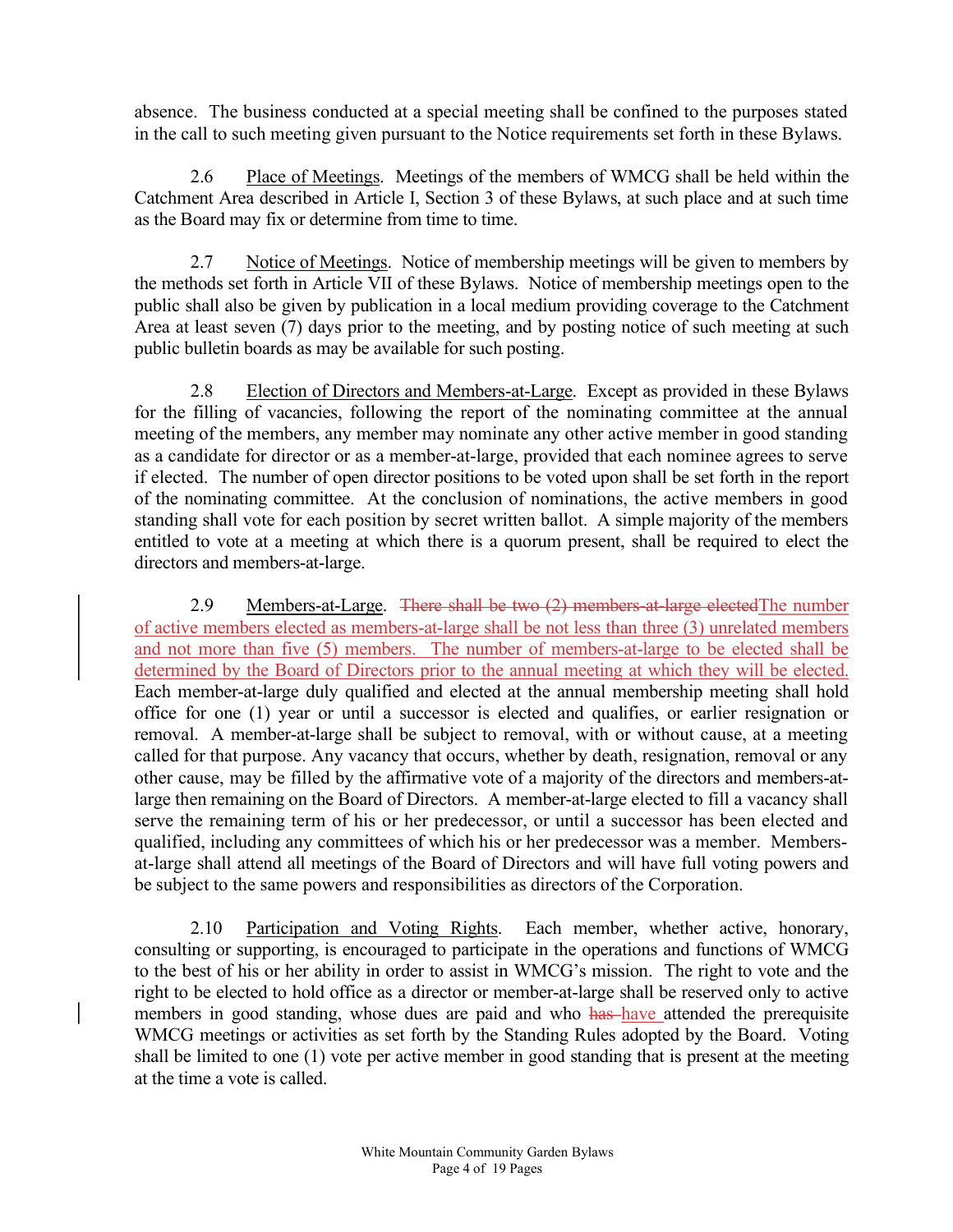2.11 Proxy. No proxies shall be allowed.

 2.12 Quorum. At all membership meetings, a minimum of one-tenth (1/10) of the active members in good standing and entitled to vote, including at least one director, but excluding any honorary, consulting or supporting members, shall be required to constitute a quorum. At any meeting of the members, if there is less than a quorum present, a majority of those present may adjourn the meeting from time to time until a quorum is present. At any such adjourned meeting at which a quorum shall be present, any business may be transacted which may have been transacted at that meeting as originally called.

# ARTICLE III

# **DIRECTORS**

 The business and affairs of WMCG shall be managed by, and all rights, powers and responsibilities of WMCG shall be vested in, the Board of Directors, which shall be comprised of the directors and members-at-large, herein referred to as "Board of Directors" or "Board."

 3.1 Number, Tenure and Qualification. The initial number of six (6) persons serving as directors as set forth in the Articles of Incorporation may be increased or decreased by resolution of the Board of Directors; however, the number of directors serving on the Board at any given time shall consist of not less than three (3) unrelated persons, nor more than fifteen (15) persons. The persons constituting the initial Board of Directors shall hold office until their successors are duly or until removal or resignation. Any paid employees of WMCG and their immediate family members may not serve as directors of WMCG. Each director duly qualified and elected at the annual membership meeting shall hold office for one (1) year or until a successor is elected and qualifies, or until such director's earlier resignation or removal.

 3.3 Vacancies/Removal. A director shall be subject to removal, with or without cause, at a meeting called for that purpose. Any vacancy that occurs on the Board of Directors, whether by death, resignation, removal or any other cause, may be filled by the affirmative vote of a majority of the directors then remaining in office. A director elected to fill a vacancy shall serve the remaining term of his or her predecessor, or until a successor has been elected and qualified, including any committees of which his or her predecessor was a member.

 3.4 Duties of Directors and Members-at-Large. Directors shall attend each meeting of the Board, and actively participate in the meeting and assist to the best of his or her ability to reach resolution of any business currently before the Board. Members-at-Large shall also attend the Board meetings and as set forth in Article II, Section 2.8, and will have full voting powers.

3.5 Procedures. The vote of a majority of the directors and members-at-large present at a properly called meeting at which a quorum is present shall be the act of the Board of Directors, unless the vote of a greater number is required by law or by these Bylaws for a particular resolution. A director who is present at a meeting of the Board of Directors at which action on any corporate matter is taken shall be presumed to have assented to the action taken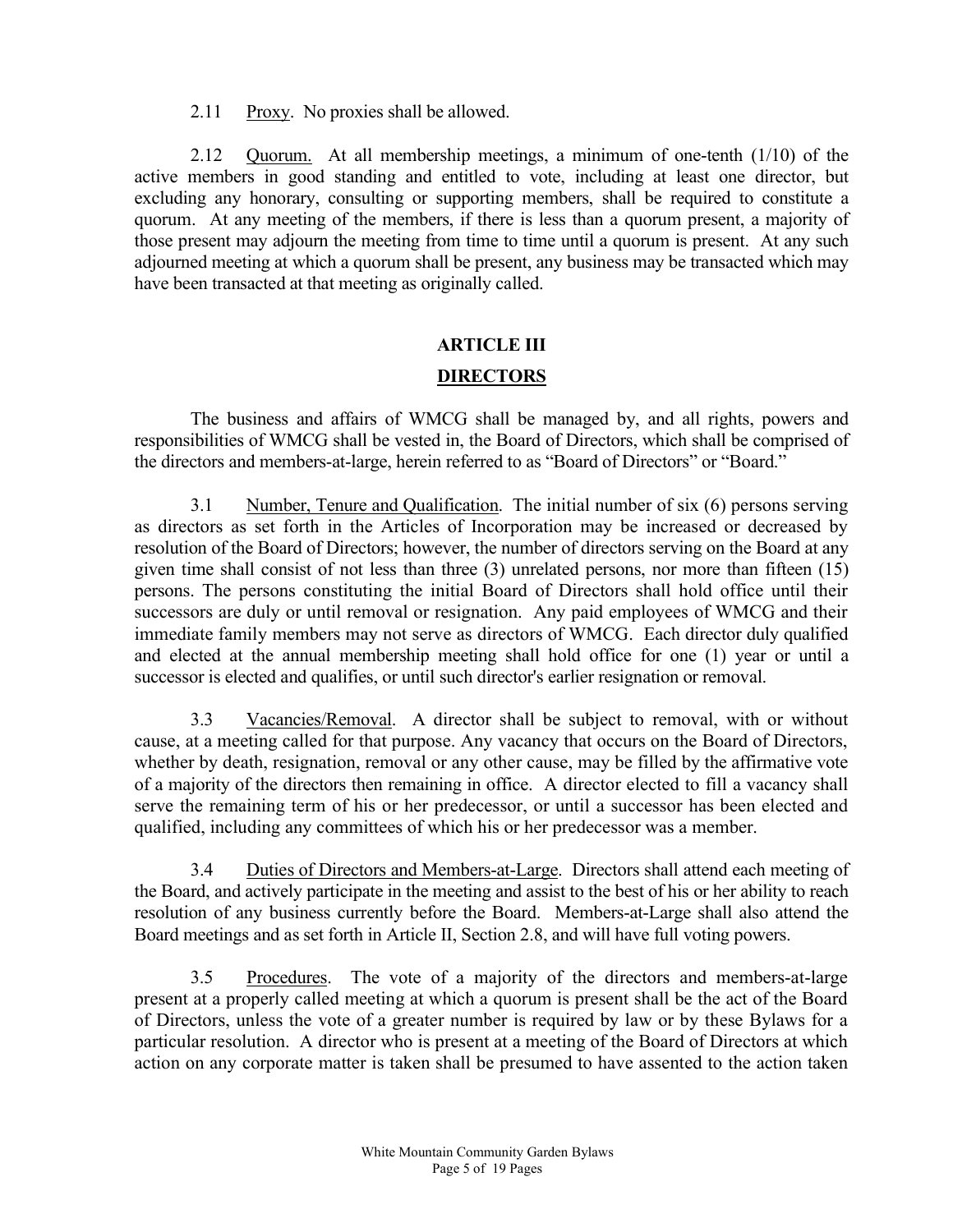unless his or her dissent shall be entered in the minutes of the meeting. The Board shall keep written minutes of its proceedings in its permanent records.

3.6 Budgets. The Board of Directors shall approve the annual budget of WMCG during the first quarter of each fiscal year upon recommendation of the Executive Committee.

3.7 Inspection. Every Director shall have the absolute right at any reasonable time to inspect and copy all books, records and documents of every kind and to inspect the physical properties of the Corporation.

#### ARTICLE IV

#### **OFFICERS**

 4.1 Officers. The officers of the Corporation, all of whom shall be elected by the Board of Directors, shall be a President, a Vice President, a Secretary, a Treasurer, and such other officers and agents as it deems necessary or appropriate. Each office must be held by one person, who must also be a director. The Board of Directors may delegate to the President of the Corporation the authority to appoint any officer or agent of the Corporation other than the President, Vice President, Secretary, Treasurer, or Chairman of the Board. All officers of the Corporation shall exercise such powers and perform such duties as shall from time to time be determined by the Board of Directors.

 4.2 Election and Term of Office. The officers of the Corporation shall be elected at the annual meeting of the Board of Directors, and each such officer shall serve a one (1) year term or until a successor has been duly elected and qualified, or until his or her death, resignation or removal.

 4.3 Vacancies. A vacancy in any office may be filled by the Board of Directors or by the President in accordance with Section 4.1 hereof, and the officer so elected or appointed shall hold office until his or her successor is duly elected and qualified, or until his earlier death, resignation or removal.

 4.4 President. The President shall be the chief executive officer. The President shall preside at all meetings of the Executive Committee. The President shall preside at all meetings of the Board of Directors but may appoint another director to preside over any such meeting in the President's stead. The President, subject to the direction of the Board of Directors, shall have general charge of the business affairs and property of the Corporation and general supervision over its other officers and agents. In general, the President shall perform all duties incident to the office of President and shall see that all orders and resolutions of the Board of Directors are carried into effect.

 4.5 Vice President. The Vice President (or in the event there be more than one, the Vice Presidents in the order designated, or in the absence of any designation, in the order of their election), shall, in the absence of the President or in the event of the President's disability, perform the duties and exercise the powers of the President and shall generally assist the President and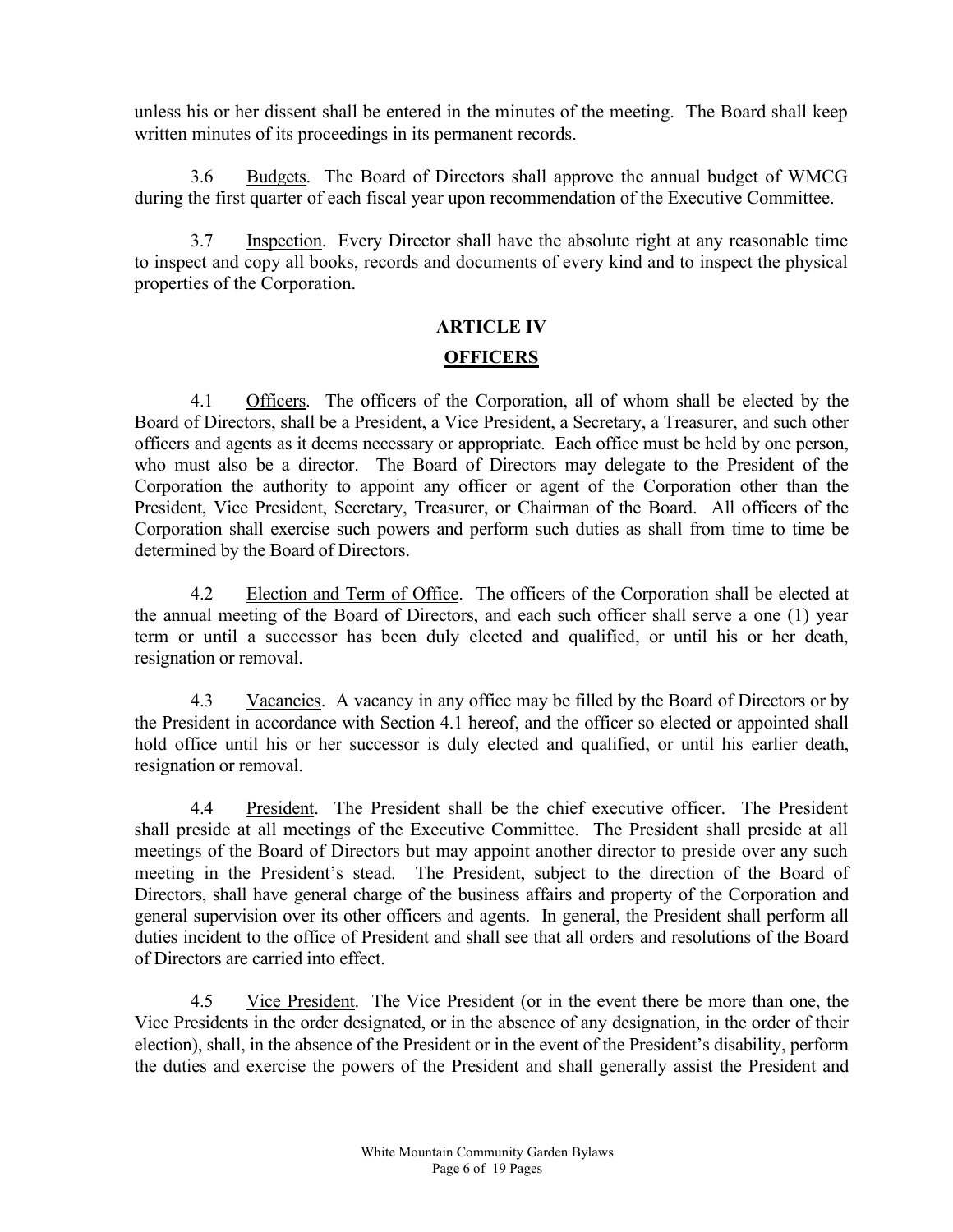perform such other duties and have such other powers as may from time to time be prescribed by the Board of Directors.

 4.6 Secretary. The Secretary shall attend all meetings of the Board of Directors and record all votes and the proceedings of the meetings in a book to be kept for that purpose, and shall perform like duties for all committees of the Board of Directors. The Secretary shall give, or cause to be given, notice of meetings of directors, and shall perform such other duties as may from time to time be prescribed by the Board of Directors, or the President, under whose supervision the Secretary shall act. The Secretary shall have custody of the corporate seal, if any, and shall have authority to affix any such seal to any instrument requiring it. An Assistant Secretary may be appointed by the Board to assist the Secretary from time to time.

 4.7 Treasurer. The Treasurer shall have the custody of the corporate funds and other valuable effects, including securities, and shall keep full and accurate accounts of receipts and disbursements in books belonging to the Corporation, and shall deposit all monies and other valuable effects in the name and to the credit of the Corporation in such depositories as may from time to time be designated by the President. The Treasurer shall disburse the funds of the Corporation as may be ordered by the President or by the Board of Directors, taking proper vouchers for such disbursements, and shall render to the President and the Board of Directors, whenever requested by the President or the Board of Directors, an account of all his or her transactions as Treasurer and of the financial condition of the Corporation.

 4.8 Vacancy or Removal. The Board of Directors shall have the power to remove an officer or agent of the corporation. Any vacancy that occurs for any reason may be filled by the Board of Directors.

# ARTICLE V

#### **COMMITTEES**

 The Board of Directors may, from time to time, designate one or more committees which shall exercise such powers as may be assigned to it by the Board. The majority of the members of any committee so created must be directors. There shall be four (4) standing committees of the organization: executive, nominating, fund-raising/public relations, and audit. The President shall appoint the chairpersons of all committees from the membership of the Board of Directors with the approval of the Board of Directors. All committee appointments shall terminate upon the election of a new President, unless specifically determined otherwise at the Annual meeting. All committees shall function within the guidelines and budgets established by the Board of Directors.

5.1 Executive Committee. The Executive Committee shall be composed of the officers of the organization and the members-at-large, as specified herein, and shall have the full authority to undertake the duties and powers of the Board except as these By-laws specifically state otherwise. All actions of the Executive Committee shall be reported to the Board at its next meeting.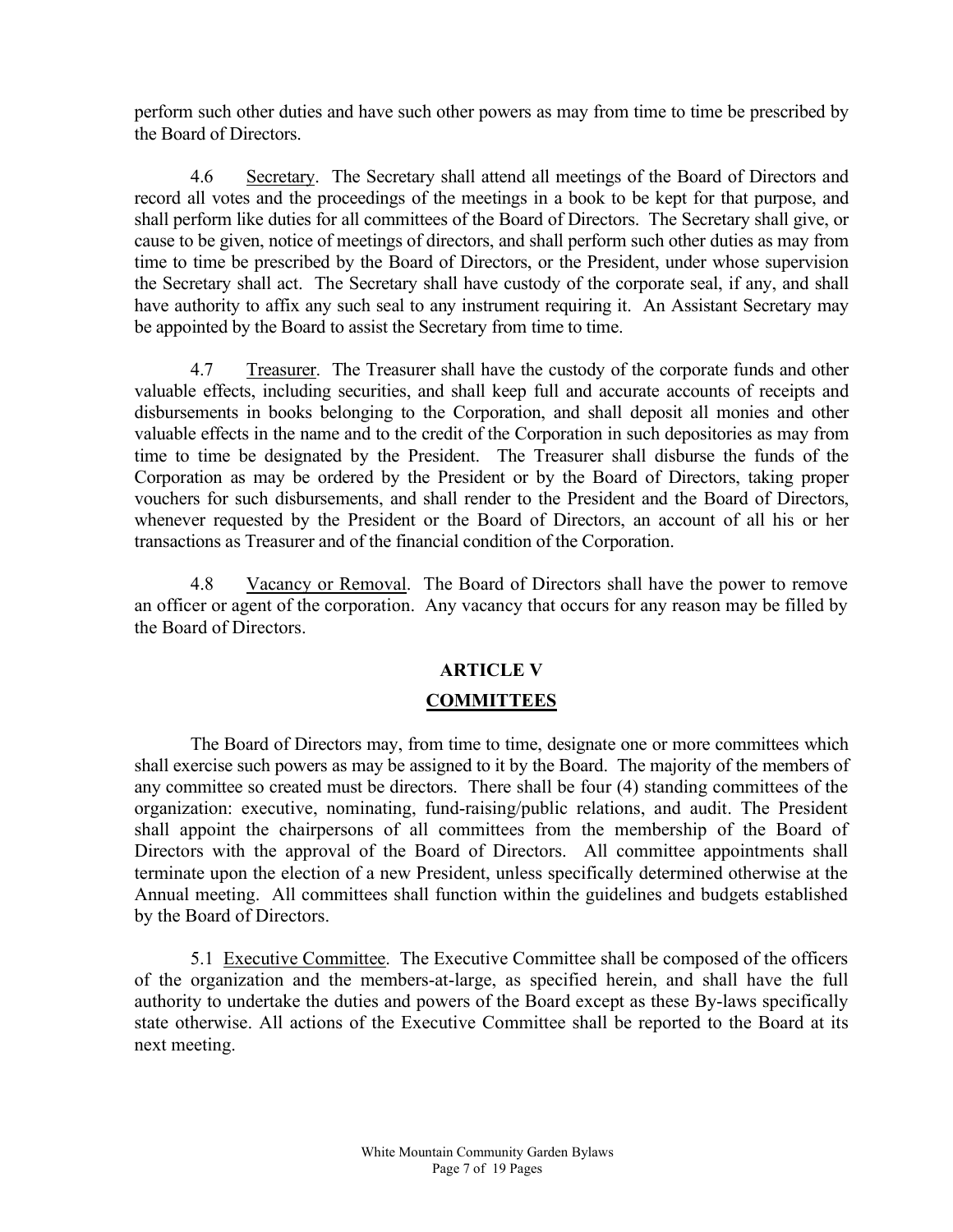5.2 Nominating Committee. The Nominating Committee shall be composed of the chairperson appointed by the President, and the chairperson will select his or committee members. The Nominating Committee, with the approval of the Board, shall gather from active members the names and intent of those interested in serving as a director. Current Directors of the Board may be considered for re-election. The Nominating Committee shall, at least thirty (30) days prior to the annual meeting of the membership, present a slate of qualified candidates included with the notice of the annual meeting.

5.3 Fundraising/Public Relations Committee. The Fundraising/Public Relations Committee shall be composed of the chairperson appointed by the President, and the chairperson will select his or her committee members.

5.4 Audit Committee. An Audit Committee shall be composed of the chairperson appointed by the President and at least one (1) other committee member appointed by the chairperson, on of whom shall be a member-at-large. The Treasurer cannot be a member of the Audit Committee.

5.5 Ad Hoc Committees. Ad hoc committees may be established by the President at any time. All ad hoc committees are subject to the same rules and operating procedures as standing committees.

The President is automatically an ex officio member of all committees. Committee meetings shall be held at such place, within of the State of Arizona, as the President and the chairperson of such committee may fix or determine from time to time.

# ARTICLE VI

# MEETINGS OF THE BOARD OF DIRECTORS

 6.1 Place of Meeting. All meetings of the Board of Directors shall be held at such place, within of the State of Arizona, as the directors may fix or determine from time to time.

 6.2 Annual Meetings. The annual meeting of the newly-elected Board of Directors shall be held immediately following the annual membership meeting for the purpose of electing the officers of WMCG in order to provide continuity during the transition from the old directors to the newly-elected directors and the replacement of the prior officers with the newly-elected officers. If the newly-elected Board of Directors are unable to meet immediately following the annual membership meeting at which they were elected, the Board shall meet in within thirty (30) days after such annual membership meeting, or at such other time as designated by the Board. The Board of Directors may conduct any other business as may properly come before such meeting. Notice of the annual meeting shall be given in the same manner as notices of any regular or special meeting.

6.3 Regular Meetings. The Board of Directors shall have regular meetings, at least every quarter or more frequently for the purpose of transacting any business as may properly come before such meeting.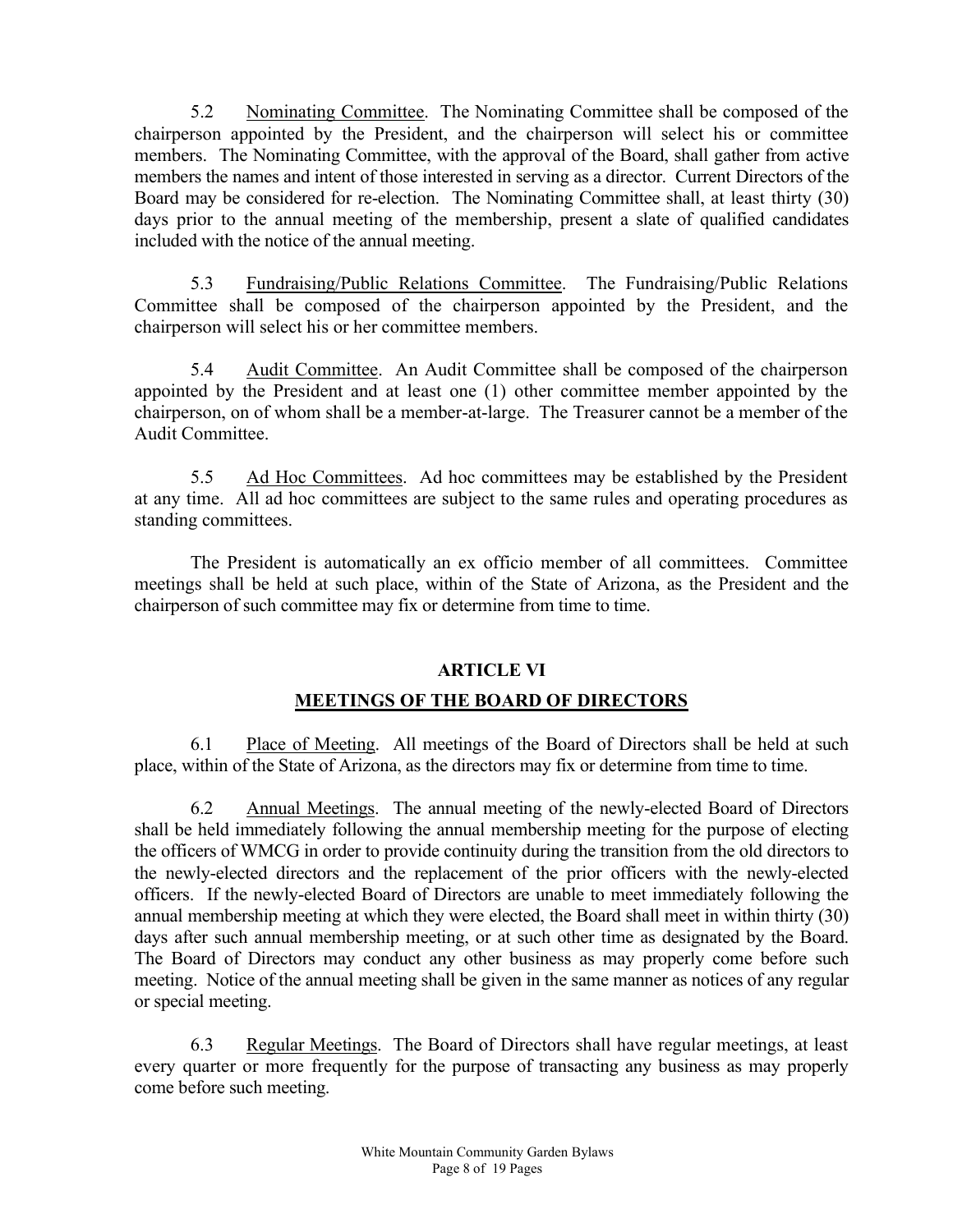6.4 Special Meetings. A special meeting of the Board of Directors may be called at any time by the President (or, in the absence of action by the President, by the Secretary) upon request of a majority of the directors then serving. A special meeting of the Board of Directors may be held upon twenty-four (24) hours notice to each director. Notice given of a special meeting of the Board of Directors may, but need not, identify the business to be transacted at, or the purpose of, the meeting so called. Minutes of the special meeting shall be provided to the Board of Directors within two weeks after the meeting.

 6.5 Telephonic or Electronic Meeting. Directors, comprising at least three (3) who are unrelated, may participate in a meeting of the Board of Directors by means of a conference telephone conversation or any similar electronic communications equipment by means of which all persons participating in the meeting may hear each other, and participation in such a meeting shall constitute attendance in person at such meeting. Any action taken in such a meeting shall be recorded in the minutes of the next properly called board meeting.

 6.6 Action Without a Meeting. Any action required or permitted to be taken at a meeting of Board of Directors may be taken without a meeting if a consent in writing setting forth the action so taken, is signed by all of the directors and members of the Board, as the case may be. Should action be required when it is not possible to assemble the Board of Directors in a properly called meeting or when the Executive Committee explicitly cannot assume the powers of the full Board, written or oral approval of the proposed action by a majority of the Board may be obtained in a poll of the entire Board of Directors authorized by the President or majority of the Executive Committee. Any action so taken shall be recorded in the minutes of the next properly called board meeting.

 6.7 Quorum. At all meetings of the Board of Directors, a majority of the directors and members-at-large then in office shall constitute a quorum for the transaction of business; but if, at any meeting of the Board of Directors, there is less than a quorum present, a majority of those present may adjourn the meeting from time to time until a quorum is present. At any such adjourned meeting at which a quorum of the directors shall be present, any business may be transacted which may have been transacted at that meeting as originally called.

6.8 Proxy. No vote by Proxy shall be allowed.

6.9 Order of Business. The recommended order of business, at the discretion of the presiding officer, shall be as follows

- a. Call to Order
- b. Secretary's reading of minutes from previous meetings
- d. Treasurers report
- e. Reports of regular or special committees
- f. Unfinished business
- g. New Business
- h. Announcements
- i. Scheduling of date, time and place for next meeting
- j. Adjournment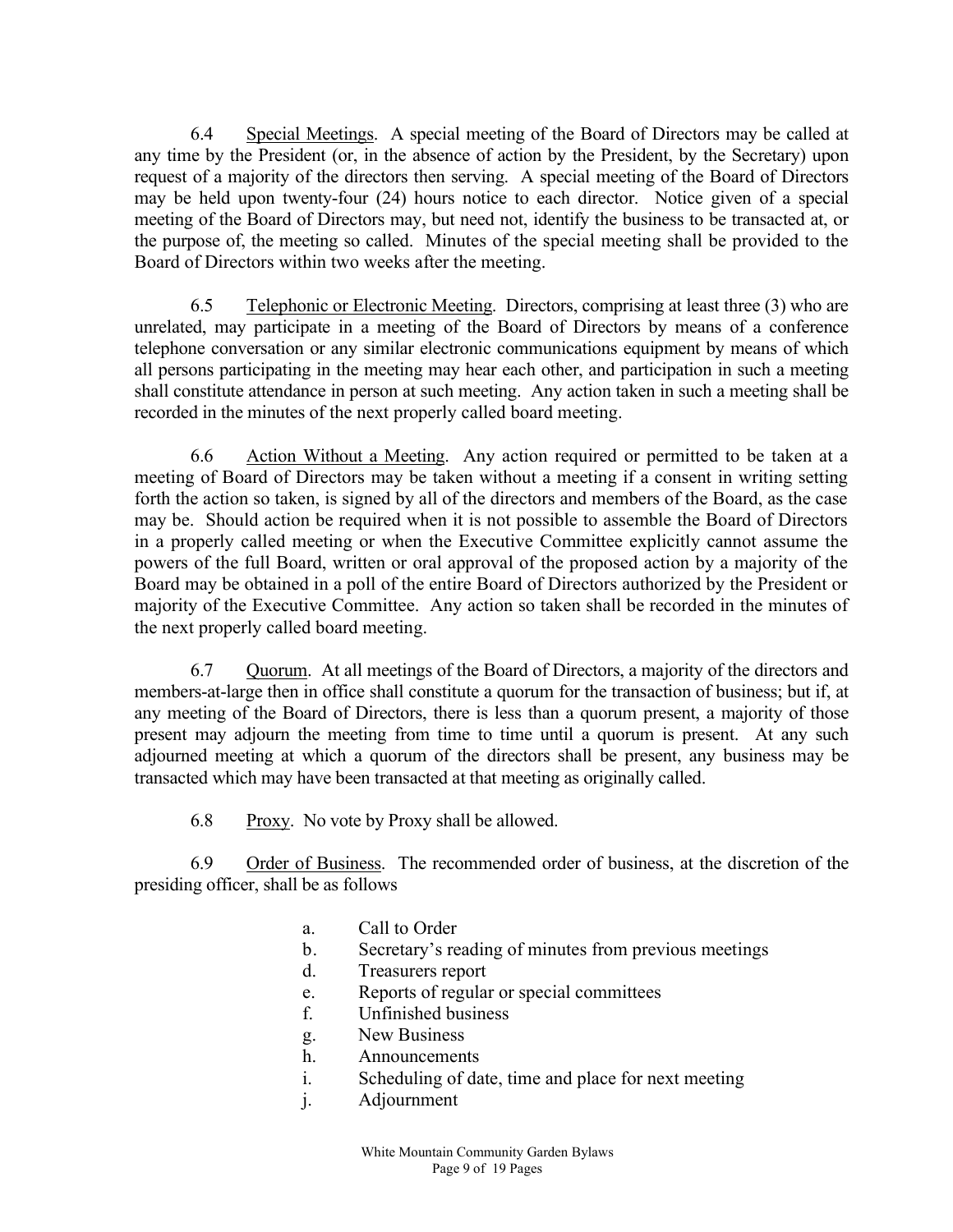In the event of any questions concerning orders of business procedures or voting, Roberts Rules of Order shall prevail.

#### ARTICLE VII

#### NOTICE

7.1 Methods of Giving Notice. Notice of any annual, regular or special meeting of members or directors, and any other notice required to be given under these Bylaws or the ANCA may be communicated in person, by telephone, telegraph, teletype, facsimile, email, or other form of wire or wireless communication, or by mail or private carrier. Oral notice is effective when communicated. Written notice is effective at the earliest of the following:

- (a) When received.
- (b) Five (5) days after its deposit in the United States mail, if mailed postage prepaid and addressed to each addressee at his or her last known address, or as to each Director, at his or her address that appears on the books of the corporation.
- (c) On the date shown on the return receipt, if sent by registered or certified mail, return receipt requested, and the receipt is signed by or on behalf of the addressee.

If any of the foregoing forms of personal notice are impracticable, notice may be communicated by a newspaper of general circulation published in the Catchment Area, or by radio, television or other form of public broadcast communication.

7.2 Waiver of Notice. Whenever any notice is required to be given under the provisions of these Bylaws, or under the provision of the Articles of Incorporation, or under a provision of law, a waiver thereof in writing, signed by the person or persons entitled to such notice, whether before or after the time stated therein, shall be deemed equivalent to the giving of such notice. Attendance of a director at a meeting shall constitute a waiver of notice of such meeting, except where a director attends a meeting for the express purpose of objecting to the transaction of any business because the meeting is not lawfully called or convened.

# ARTICLE VIII CONFLICTS OF INTEREST

8.1 Disclosure. Each director shall disclose to the Board of Directors any duality of interest or possible conflict of interest whenever the duality or conflict pertains to a matter being considered by the Board.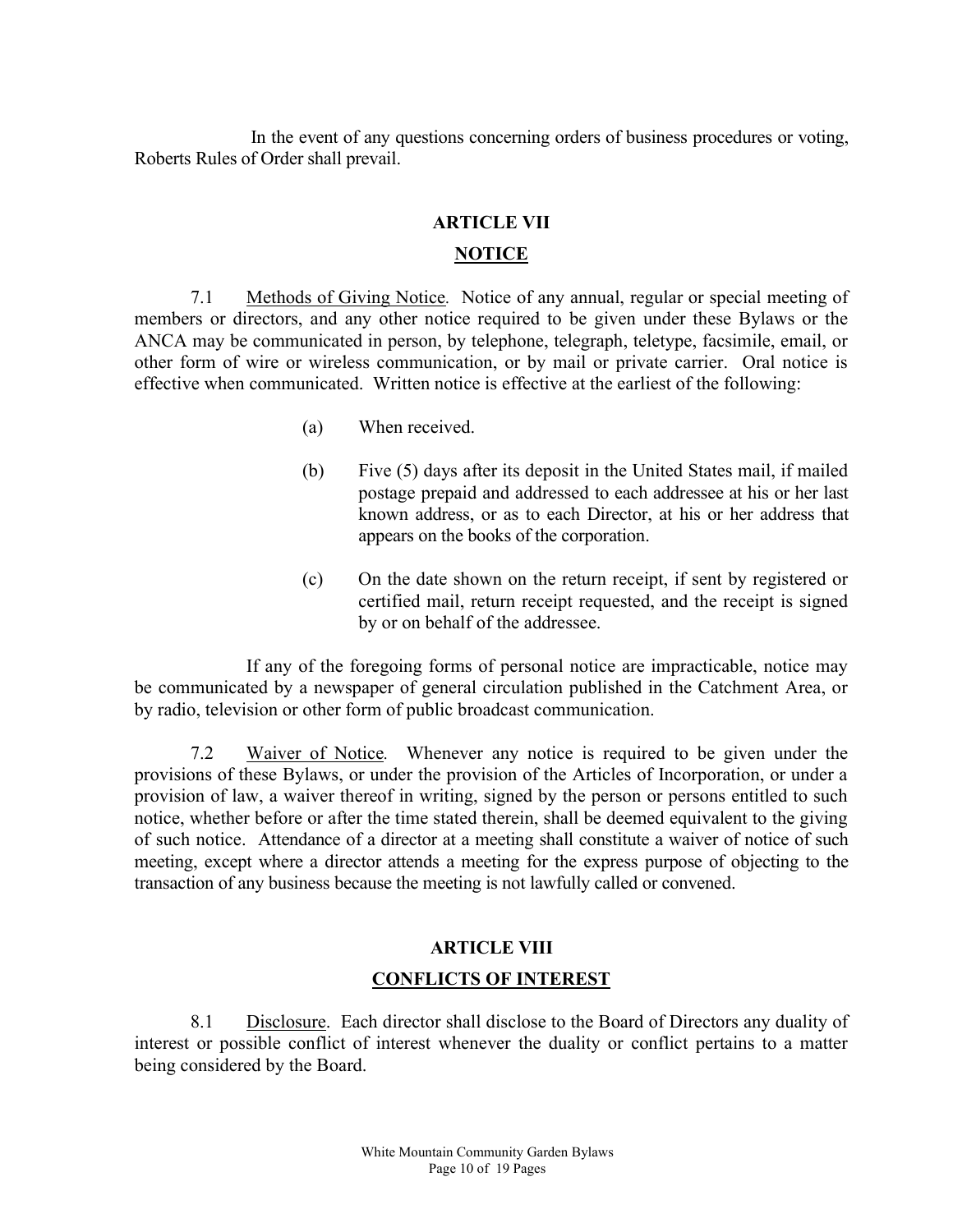8.2 Abstain from Voting. Any director having duality of interest or conflict of interest on any matter shall abstain from voting on the matter and shall not be counted in determining the quorum for the vote on the matter. In addition, he or she shall not use his or her personal influence on the matter, but may briefly state his or her position on the matter and may answer pertinent questions from other directors since his or her knowledge may be of great assistance.

8.3 Disclosure Recorded. The minutes of the meeting involving any such situation shall reflect that a disclosure was made, the abstention from voting, and the quorum situation.

8.4 Ruling on Conflict. If a director is uncertain as to whether he or she has a duality or conflict of interest which requires abstention, or if a director asserts that another director has such a duality or conflict, the Board, by majority vote of those present other than the director having the possible conflict, shall decide whether abstention is required. If so, the director will be deemed to have abstained.

 8.5 Conflict of Interest Policy. A Conflict of Interest Policy shall be adopted by the Corporation by resolution of the Board of Directors which shall be signed by all interested persons, including members, directors and officers of the Corporation, whenever the Corporation is contemplating entering into a transaction or arrangement that might benefit the private interest of an interested person in order to assure that persons who have a conflict of interest will not have influence over the Corporation with regard to setting compensation or business dealings. Such policy shall supplement but not replace any applicable state or federal laws governing conflict of interest applicable to nonprofit and charitable organizations.

#### ARTICLE IX

# COMPENSATION AND REIMBURSEMENT OF EXPENSES

9.1 Compensation. No member, director, officer or committee member shall receive at any time any of the net earnings or profit, or unfairly benefit, from the operations of the Corporation. However, this shall not prevent the payment to any such person of reasonable compensation for services rendered to or for the Corporation. Although the initial directors and officers shall serve initially without compensation and may continue to do so, the time devoted to services rendered to or for the Corporation may become increasingly burdensome so that the payment of reasonable compensation will be necessary. Any such reasonable compensation shall be a fixed amount as determined by the Board of Directors from time to time. No director or officer shall be given the ability to establish his or her own compensation. Compensation arrangements shall be based on information about compensation paid by similarly situated taxable or tax-exempt organizations for similar services. Any such compensation shall be approved by written resolution signed by the Board of Directors in advance of paying such compensation and shall record (a) the date and terms of the approved compensation arrangements; (b) the information on which the Board relied to base its decision and its source; and (c) shall record the vote of each director who voted, and record the abstention of any director who did not vote pursuant to any real or perceived conflict of interest.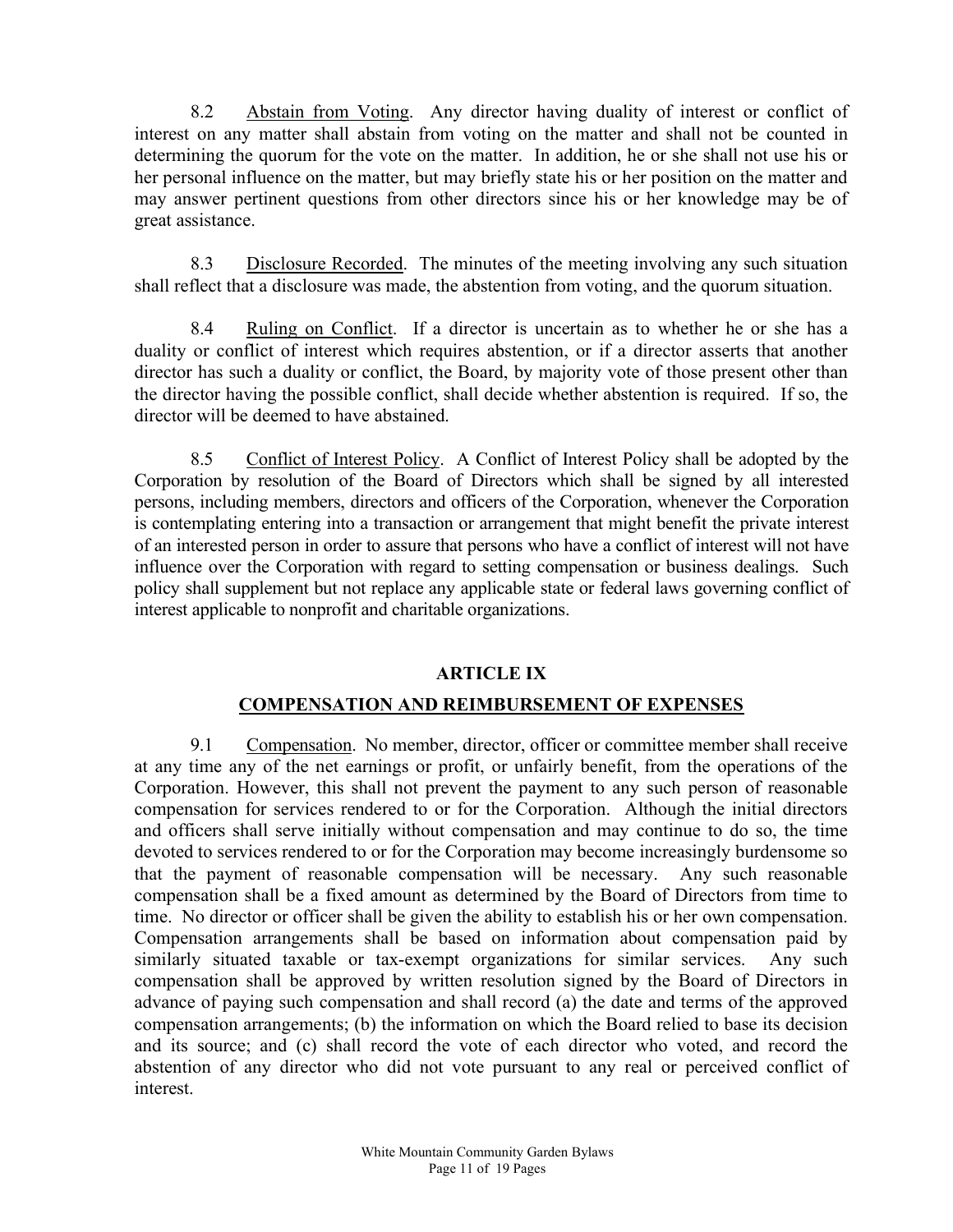9.2 Reimbursement of Expenses. Any director, officer or committee member shall be entitled to receive reimbursement for reasonable expenses incurred on behalf of the Corporation. The Board shall from time to time establish a monetary limit on expenditures that may be advanced by any director, officer or committee member without first obtaining approval of the Board of Directors.

#### ARTICLE X

#### CONTRACTS, LOANS, CHECKS, AND DEPOSITS

10.1 Contracts. By resolution of the Board of Directors, any officer or agent of the Corporation may be authorized to enter into any contract, or execute and deliver any instrument, in the name of and on behalf of the Corporation, and such authority may be general or confined to specific instances.

 The Board of Directors is empowered to enter into contractual arrangements with voluntary and government corporations or other parties for the provision of the community garden. The Board is further empowered to enter into working agreements with agencies, corporations and parties similarly engaged in providing services for the community garden.

10.2 Loans. No loans which require security shall be contracted on behalf of the Corporation, and no evidence of indebtedness which requires security shall be issued in the name of the Corporation, unless authorized by a resolution of the Board of Directors. Such authority may be general or confined to specific instances.

10.3 Checks, Drafts, or Other Orders. All checks, drafts, or other orders for the payment of money, notes, or other evidence of indebtedness issued in the name of the Corporation shall be signed by such officers or agents of the Corporation and in such manner as shall from time to time be determined by resolution of the Board of Directors.

10.4 Deposits. All funds of the Corporation not otherwise employed shall be deposited from time to time to the credit of the Corporation in such banks, trust companies, or other depositories as the Board of Directors may select.

# ARTICLE XI FINANCIAL RECORDS AND OFFICIAL DOCUMENTS

11.1 Official Documents. The official documents and records of the Corporation, including but not limited to records of transactions, minutes of meetings, membership lists, shall be maintained at such location or locations as determined by the Board of Directors.

11.2 Financial Records. The financial records of the Corporation shall be maintained by the Treasurer at such location or locations as determined by the Board of Directors, and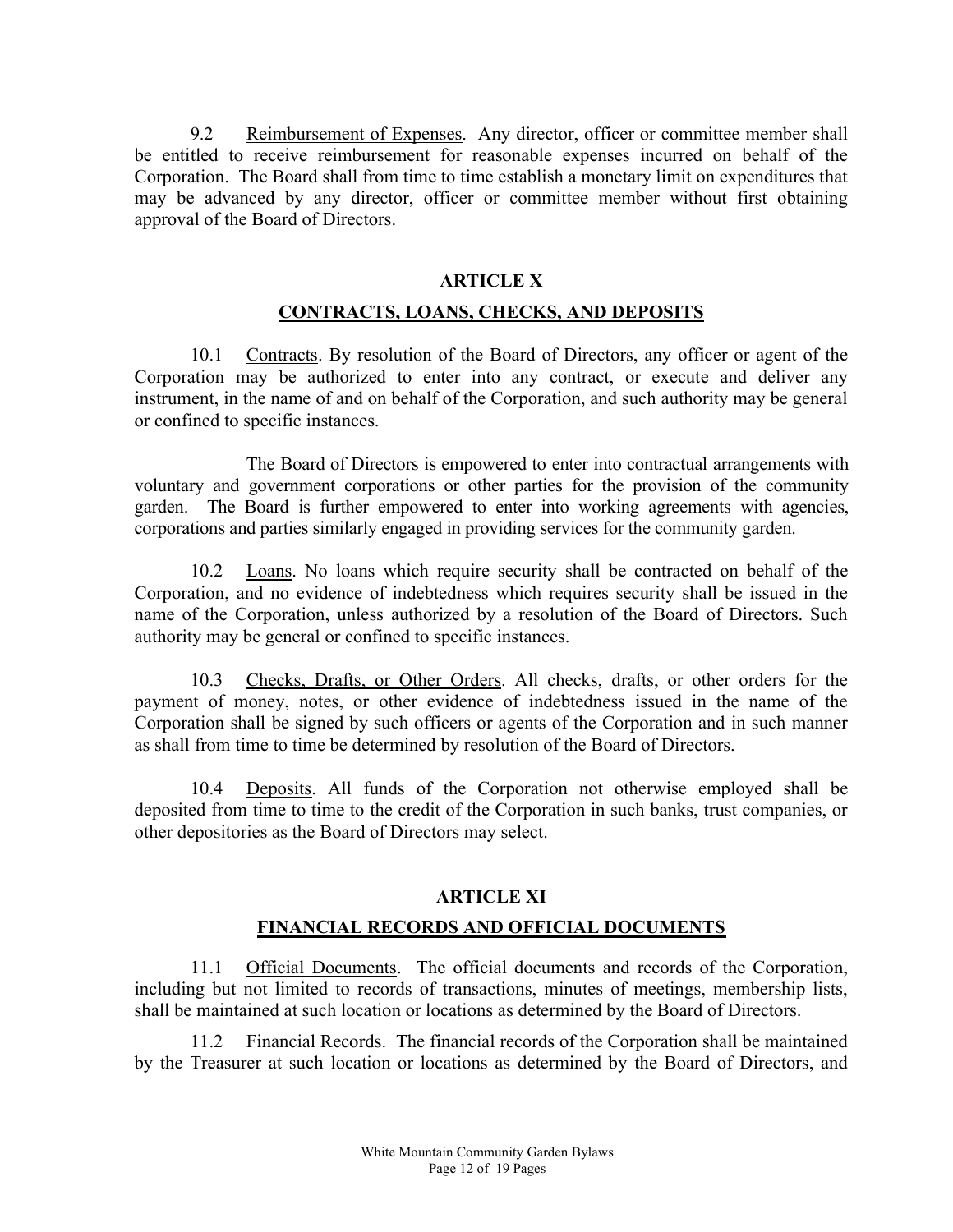copies of such financial records as the Board may deem necessary shall also be maintained with the official documents and records of the Corporation.

11.3 Audit. An audit will be conducted annually by the Audit Committee, and the Audit Committee shall present its findings in a written report to the Board of Directors. Upon review by the Board of the Audit Committee's report, the Board shall determine if an independent audit is necessary, and if so, such independent audit shall be conducted by an independent certified public accounting firm, which shall promptly present its written findings to the Board.

# ARTICLE XII DISCRIMINATION

In rendering its functions and in exercising its purposes, WMCG shall not practice or permit discrimination on the basis of sex, age, race, religion, physical handicap or disability, sexual orientation, or national origin of any person.

# ARTICLE XIII LIABILITY AND INDEMNIFICATION

13.1 Liability. The directors, officers, and members-at-large voting or taking action as a member of the Board of Directors, of the Corporation shall not be individually liable for the nonprofit corporation's debts or other liabilities, except for liability for unlawful distributions. Pursuant to A.R.S. §10-3833, a director who votes for or assents to a distribution made in violation of A.R.S. §10-11301 and §10-11302 or the Articles of Incorporation is personally liable to the Corporation for the amount of the distribution that exceeds what could have been distributed without violating A.R.S. §10-11301 and §10-11302 or the Articles of Incorporation if it is established that the director's duties were not performed in compliance with A.R.S. §10-3830. A director who is present at a meeting of the Board of Directors at which action on any distribution in violation of A.R.S. §10-11301 is taken is presumed to have assented to the action taken unless his or her dissent is entered in the minutes of the meeting or unless he or she files a written dissent to the action with the Secretary of the meeting before the adjournment of the meeting or forwards the dissent by registered or certified mail to the Secretary of the Corporation before 5:00 p.m. of the next business day after the adjournment of the meeting. The right to dissent does not apply to a director who voted in favor of the action. A director who is held liable under this section is entitled to contribution from (a) every other director who could be held liable under this section, and (b) each person who received such unlawful distribution for the amount of the distribution whether or not the person receiving the distribution knew it was made in violation of A.R.S. §10-11301 and §10-11302 or the Articles of Incorporation. A proceeding under this section is barred unless it is commenced within two (2) years after the date on which the distribution was made.

This article shall not eliminate or limit the liability of a director or officer who failed to meet the standard of conduct as may be set forth in the applicable Arizona Revised Statutes as may be amended from time to time. If such statutes are amended to authorize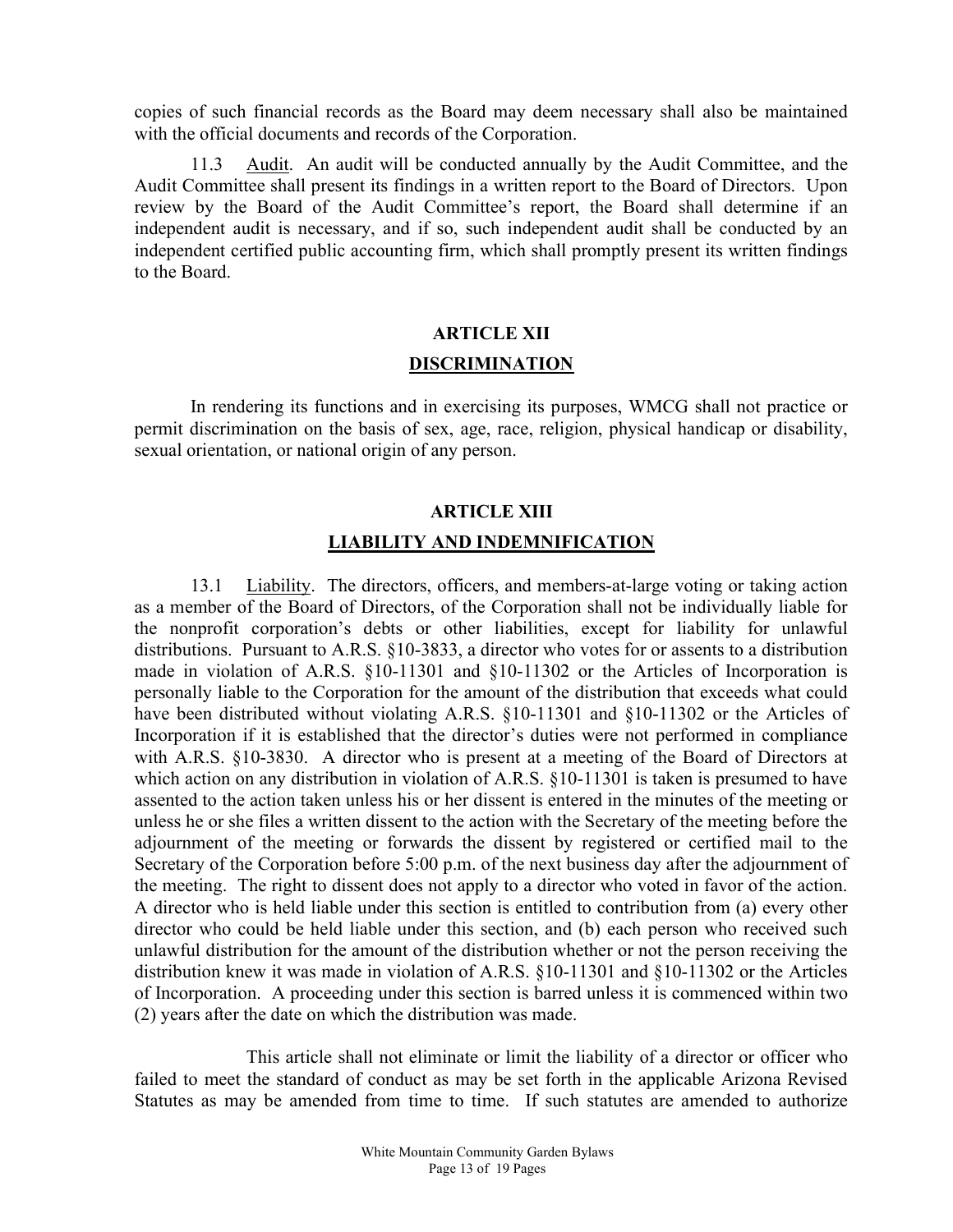further elimination or limitation of the liability of a director or officer, the liability of such director or officer of the Corporation shall be eliminated or limited to the fullest extent permitted by the applicable statutes as so amended. Any repeal or modification of this article shall not increase the liability of a director of the Corporation arising out of acts or omissions occurring before the repeal or modification of such law becomes effective.

13.2 Indemnification. Pursuant to A.R.S. §10-3852, any individual who is or was a director or officer who is made party to a proceeding by reason of his or her position as a director or officer of this Corporation shall be indemnified and held harmless by the Corporation to the fullest extent authorized by law as it now exists or may subsequently be amended (but, in the case of any such amendment, only to the extent that such amendment permits the Corporation to provide broader indemnification rights).

 13.2.1 Authority to Indemnify; Conditions. Except as otherwise provided in these Bylaws, the Corporation shall indemnify an individual made a party to a proceeding because either (1) the individual is or was a director against liability incurred in the proceeding if all of the following conditions exist:

- (a) The individual's conduct was in good faith;
- (b) The individual reasonably believed:
	- (i) In the case of conduct in a official capacity with the Corporation, that the conduct was in the Corporation's best interests;
	- (ii) In all other cases, that the conduct was at least not opposed to the Corporation's best interests.
- (c) In the case of any criminal proceedings, the individual had no reasonable cause to believe the conduct was unlawful.

or, (2) the director engaged in conduct for which broader indemnification has been made permissible or obligatory under any section of the Corporation's Articles of Incorporation.

 13.2.2 Exclusions. Except insofar as permitted by law, Corporation shall not indemnify a director either:

- (a) In connection with a proceeding by or in the right of the Corporation in which the director was adjudged liable to the Corporation;
- (b) In connection with any other proceeding charging improper personal benefit to the director, whether or not involving actions in the director's official capacity, in which the director was adjudged liable on the basis that personal benefit was improperly received by the director.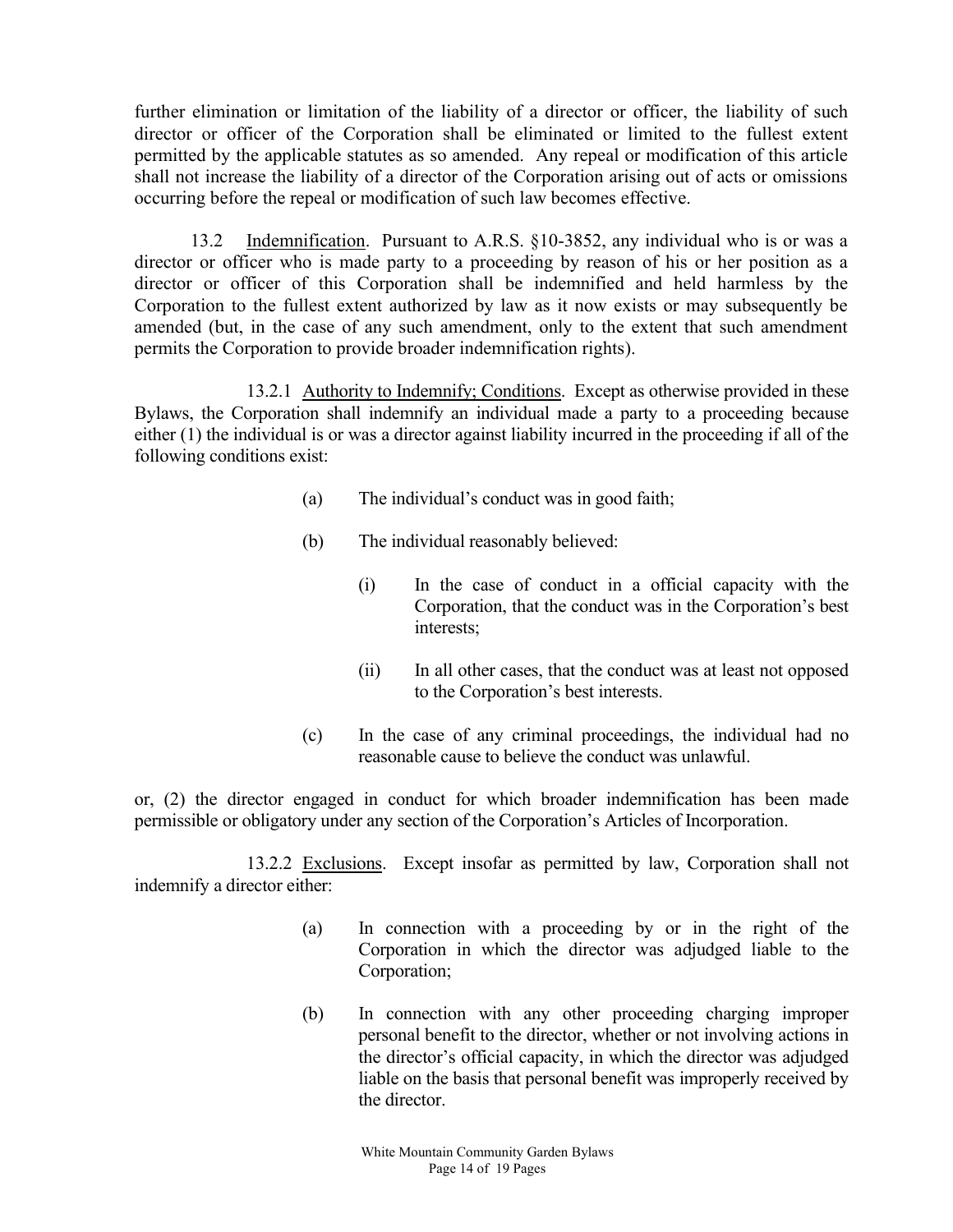13.2.3 Limitation. Indemnification permitted in connection with a proceeding by or in the right of the Corporation is limited to reasonable expenses incurred in connection with the proceeding.

 13.2.4 Advance for Expenses. The Corporation may pay for or reimburse the reasonable expenses incurred by a director who is a party to a proceeding in advance of final disposition of the proceeding if both of the following conditions exist:

- (a) The director furnishes to the Corporation a written affirmation of the director's good faith belief that the director has met the appropriate standard of conduct set forth in A.R.S. §10-3851 or that the proceeding involves conduct for which liability has been eliminated under the Corporation's Articles of Incorporation.
- (b) The director furnishes the Corporation with a written undertaking, executed personally or on the director's behalf, to repay the advance if the director is not entitled to mandatory indemnification under A.R.S. § 10-3852 and it is ultimately determined that the director did not meet the standard of conduct.

 13.2.5 Determination and Authorization of Indemnification. Pursuant to A.R.S. §10-3855, the Corporation may not indemnify a director pursuant to A.R.S. §10-3851 unless authorized in the specific case after a determination has been made that indemnification of the director is permissible in the circumstances because the director has met the standard of conduct set forth in A.R.S. §10-3851. The determination shall be made either (a) by the Board of Directors by a majority vote of the directors not at the time parties to the proceeding; (b) by special legal counsel selected by a majority of the disinterested directors, or by majority vote of the Board of Directors if there are no disinterested directors. Special legal counsel shall have no liability whatsoever for a determination made pursuant to this paragraph. Authorization of indemnification and evaluation as to reasonableness of expenses shall be made in the same manner as the determination that indemnification is permissible, except that if the determination is made by special legal counsel, authorization of indemnification and evaluation as to reasonableness of expenses shall be made by those entitled to select counsel.

 13.2.6 Indemnification of Officers. Pursuant to A.R.S. §10-3856, The Corporation shall indemnify and advance expenses to an officer of the Corporation who is a party to a proceeding because the individual is or was an officer of the corporation as follows:

- (a) To the same extent as a director;
- (b) If the individual is an officer but not a director, to the further extent as may be provided by a resolution of the Board of Directors or contract, except for: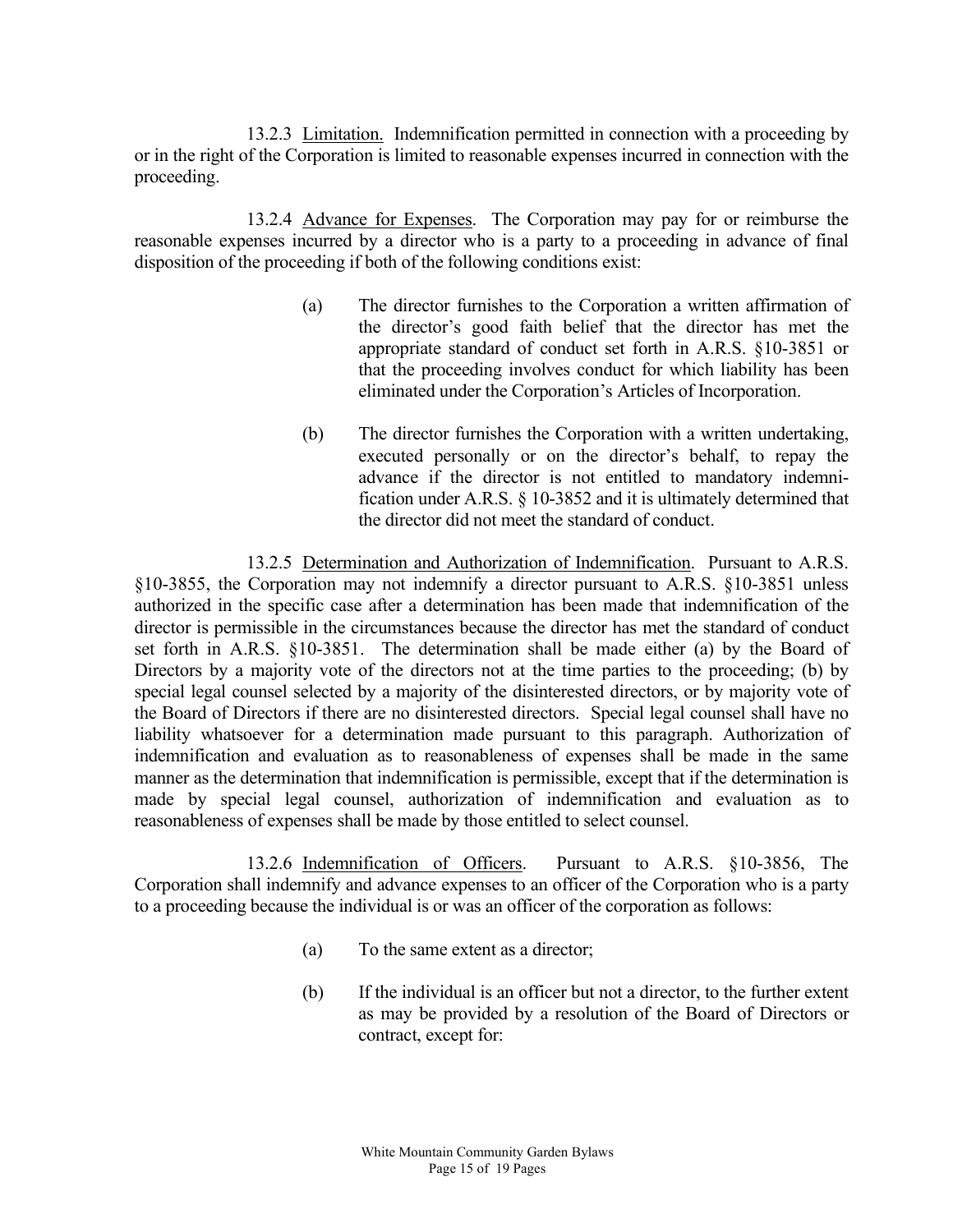- (i) Liability in connection with a proceeding by or in the right of the Corporation other than for reasonable expenses incurred in connection with the proceeding; or,
- (ii) Liability arising out of conduct that constitutes receipt by the officer of a financial benefit to which the officer is not entitled; an intentional infliction of harm on the Corporation; or an intentional violation of criminal law.

 The foregoing applies to an officer who is also a director if the basis on which the officer is made a party to the proceeding is an act or omission solely as an officer. An officer who is not a director is entitled to mandatory indemnification under A.R.S. §10-3852, may apply to a court under A.R.S. §10-3854 for indemnification or an advance for expenses, in each case to the same extent to which a director is entitled to indemnification or a advance for expenses under those statute sections.

#### ARTICLE XIV

#### CORPORATE SEAL, EXECUTION OF INSTRUMENTS

14.1 Adoption. The Corporation may or may not adopt a seal.

 14.2 Form. If a seal is adopted by the Corporation, the seal of the Corporation shall have inscribed thereon the name of the Corporation, the state and year of its incorporation and the words "Corporate Seal."

14.3 Execution of Instruments. All instruments that are executed on behalf of the Corporation which are acknowledged and which affect an interest in real estate shall be executed by the President or any Vice-President and the Secretary or Treasurer. All other instruments executed by the Corporation may be executed by the President or any Vice-President. Notwithstanding the preceding provisions of this section, any written instrument may be executed by any officer(s) or agent(s) that are specifically designated by resolution of the Board of Directors.

# ARTICLE XV

# FISCAL YEAR

The fiscal year of the Corporation shall begin on the first day of January and end the last day of December.

#### ARTICLE XVI

#### AMENDMENT TO BYLAWS

16.1 Amendments. The Bylaws may be amended, altered, or repealed by the Board of Directors by an affirmative vote of a majority of a quorum vote of all directors at any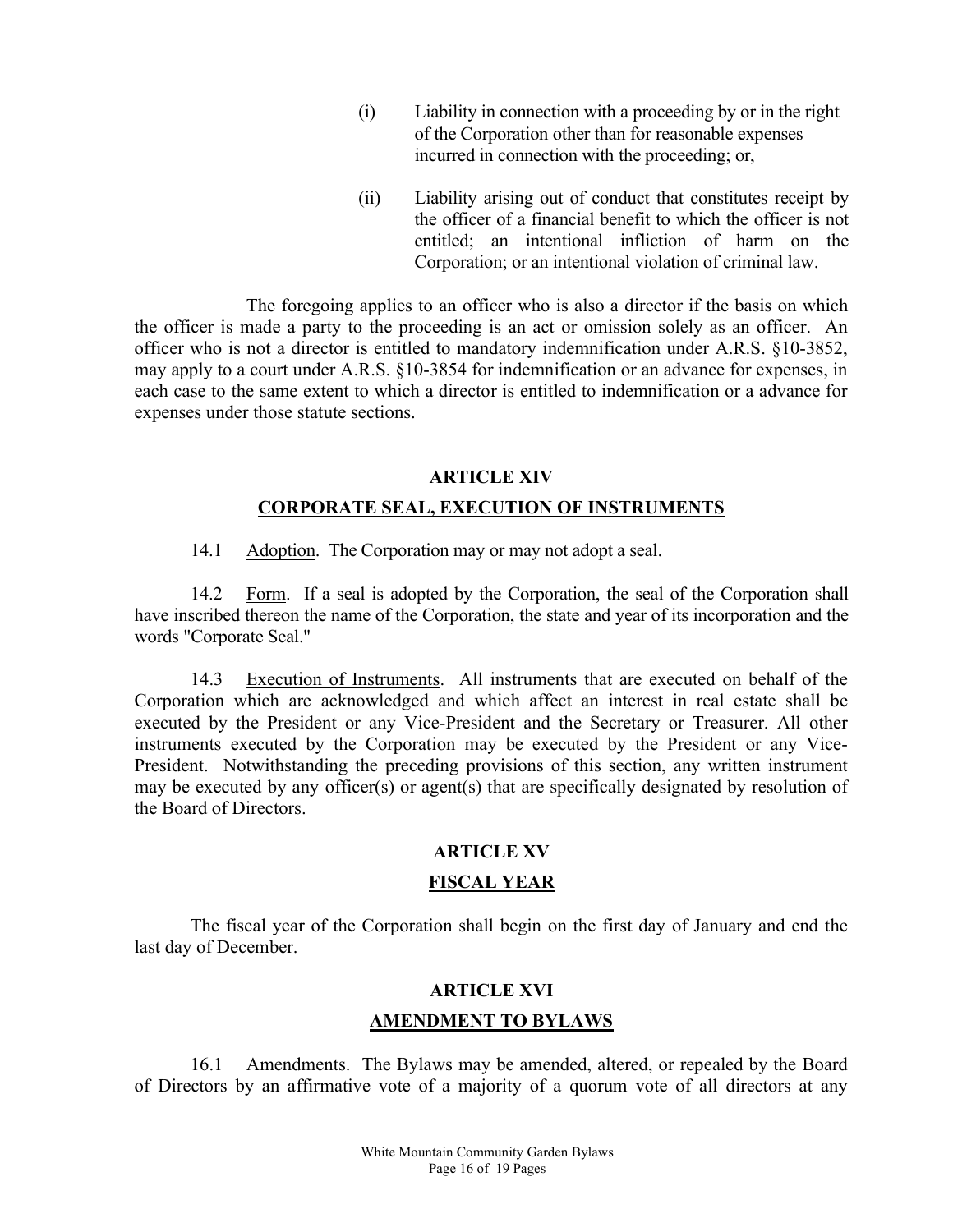regular or special meeting, provided that notice of the proposal to make, alter or repeal these Bylaws, or to adopt new bylaws, must be included in the notice of the meeting of the directors at which such action takes place. The text of the proposed change shall be distributed to all members of the Board of Directors at least ten (10) days before the meeting.

16.2 Implied Amendments. Any emergency action taken or authorized by the Board of Directors, which would be inconsistent with the Bylaws then in effect but is taken or authorized by affirmative vote of not less than the number of directors required to amend the Bylaws so that the Bylaws would be consistent with such action, shall be given the same effect as though the Bylaws had been temporarily amended or suspended so far, but only so far, as is necessary to permit the specific action so taken or authorized. Written record of such action shall be included in the minutes of the next regular or special meeting of the Board of Directors. Any formal amendment to the Bylaws necessary to be consistent with such action shall then be presented for adoption pursuant to section 16.1.

# ARTICLE XVII DISSOLUTION

In the event of the dissolution of the organization, the assets shall be applied and distributed as follows:

- (a) All liabilities and obligations shall be paid, satisfied and discharged, or adequate provision shall be made therefor. Assets not held upon a condition requiring return, transfer, or conveyance to any other organization or individual shall be distributed, transferred, or conveyed, in trust or otherwise, to one or more charitable and educational organizations organized under IRC  $501(c)(3)$  of a similar or like nature to this organization, as determined by the Board of Directors, for one or more exempt purposes within the meaning of IRC  $501(c)(3)$ .
- (b) Any such assets not so disposed of by the Board of Directors shall be disposed by the Superior Court of the county in which the principal office of the corporation is then located, exclusively for such purpose or to such organization or organizations as said court shall determine which are organized and operated exclusively for such purpose. The court may take into its consideration for such disposition such organizations organized and operated exclusively for such charitable and/or educational purpose which may not then be qualified under IRC  $501(c)(3)$ but nevertheless have historically demonstrated such purposes.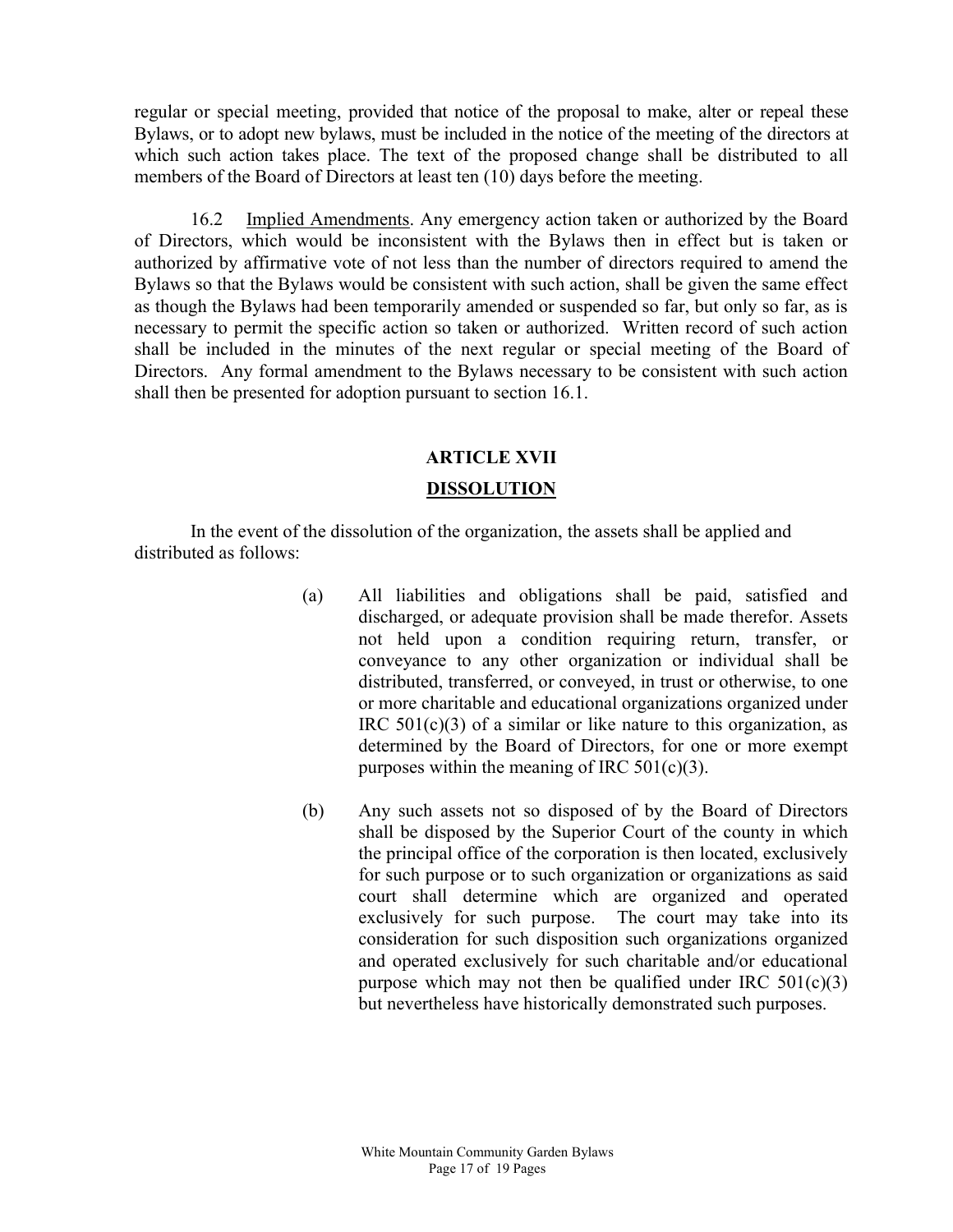# ARTICLE XVIII

#### PRIVATE FOUNDATION

 Notwithstanding any other provision hereof, if WMCG becomes a private foundation, as defined in Section 509 of the Internal Revenue Code of 1986, as amended, while it is a private foundation, the corporation:

- (a) shall not engage in any act of self-dealing as defined in Section 4941(d) thereof;
- (b) shall distribute its income for each taxable year at such time and in such manner as not to become subject to the tax on undistributed income imposed by Section 4942 thereof;
- (c) shall not retain any excess business holdings as defined in Section 4943(c) thereof;
- (d) shall not make any investment in such manner as to subject it to tax under Section 4944 thereof;
- (e) shall not make any taxable expenditure as defined in Section 4945(d) thereof.

#### KNOW ALL MEN BY THESE PRESENTS:

That we, the undersigned, being all of the members of the Board of Directors of White Mountain Community Garden, a corporation organized and existing under the laws of the State of Arizona, hereby adopt these Bylaws, consisting of 19 pages inclusive of the pages bearing the signatures of the directors and members-at-large and the certification by the President and Secretary, and adopt the same as the Bylaws of said Corporation.

IN WITNESS WHEREOF, we have hereunto set our hands this day of December, 2011.

Sandra Russell Mary Gordon

Mary Alice Vertz

Joan Hunter

Daniel L. Vertz

JoAnn Hall

William Loffswold